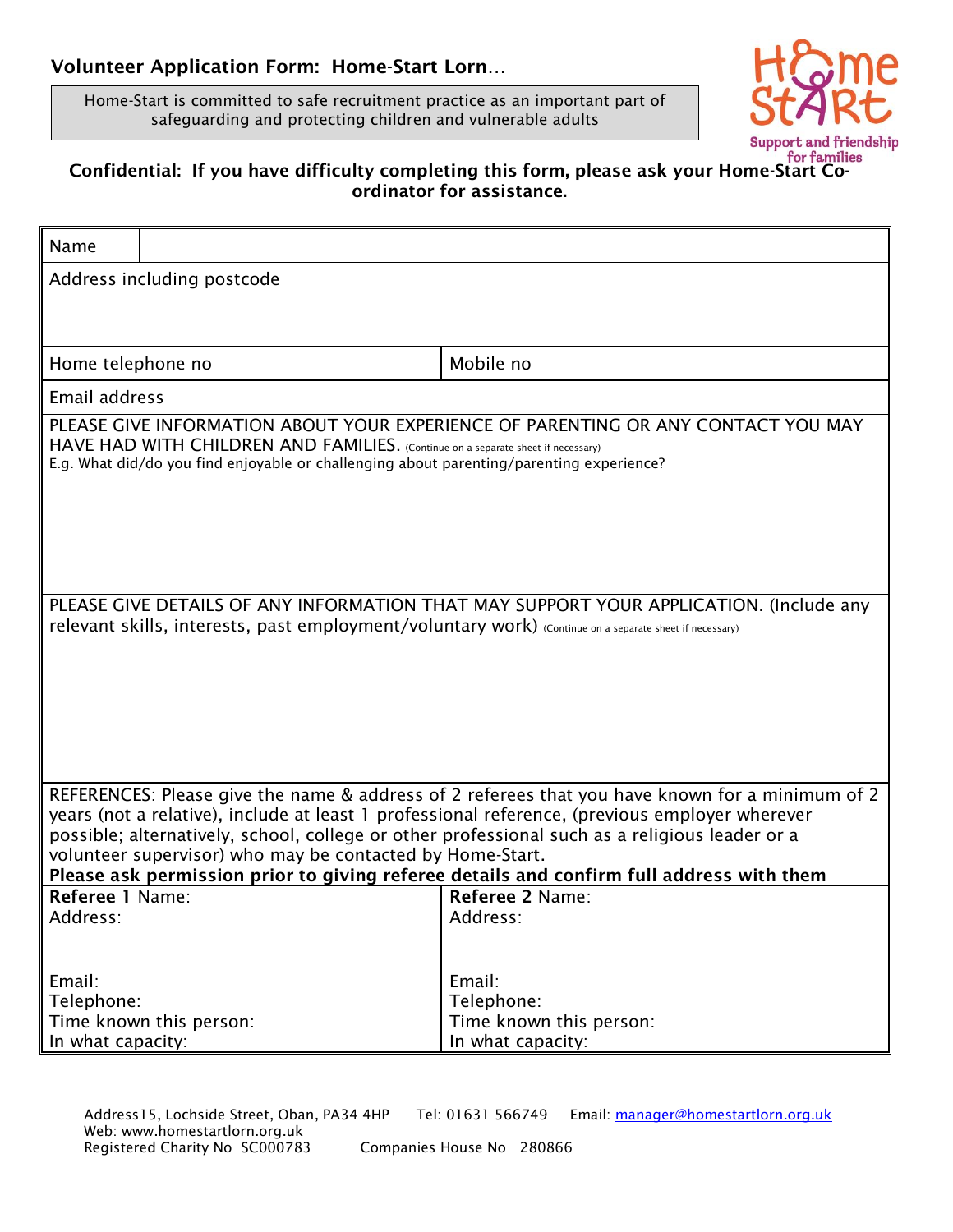## The minimum time commitment we ask of volunteers is 2- 3hours per week on a regular basis for at least one year with occasional additional time for training and support/supervision is this manageable? Yes/No

| Ethnic Origin (please tick) | How did you hear about Home-Start? | What type of transport would you use? |
|-----------------------------|------------------------------------|---------------------------------------|
| White                       |                                    |                                       |
| Irish                       |                                    |                                       |
| Black Caribbean             |                                    |                                       |
| Black African               |                                    |                                       |
| Black Other                 |                                    |                                       |
| Indian                      |                                    |                                       |
| Bangladeshi                 |                                    |                                       |
| Pakistani                   |                                    |                                       |
| Chinese                     |                                    |                                       |

As volunteers are in a privileged position visiting families in their own homes and have contact with young children, Home-Start has a responsibility to ensure that no one becomes a volunteer who would misuse this trust. Therefore, it is essential that you complete and sign this form.

| Name:                                                                                                                                                                      |        |  |  |
|----------------------------------------------------------------------------------------------------------------------------------------------------------------------------|--------|--|--|
| Have you had any personal contact with Social Services/Social Work Department or<br>NSPCC in connection with children in your care? Have any of your children been subject |        |  |  |
| to a child protection, child in need plan or assessment?                                                                                                                   |        |  |  |
| Do you consider yourself to have a disability or health condition and if so what                                                                                           | Yes/No |  |  |
| adjustments could Home-Start provide to enable you to volunteer?                                                                                                           |        |  |  |
| Please provide detail, continue on separate sheet if required.                                                                                                             |        |  |  |
| Have you ever been dismissed from any paid or voluntary work?                                                                                                              | Yes/No |  |  |
| Have you ever been arrested or had contact (e.g. received a warning/caution/attended<br>court) with the police for any type of criminal offence?                           | Yes/No |  |  |
| Are there any matters outstanding which may lead to a criminal prosecution?                                                                                                | Yes/No |  |  |
| If you answer yes to any question please give details:                                                                                                                     |        |  |  |

If you do not declare existing or spent cautions or convictions you may not be selected. However, if you declare any of the above it may still be possible to become a volunteer

| I know of no reason why I would be unsuitable to be a Home-Start volunteer. I will | Yes/No |  |  |  |
|------------------------------------------------------------------------------------|--------|--|--|--|
| report any changes in my circumstances which may affect my role <sup>*</sup>       |        |  |  |  |

I give permission for Home-Start Lorn, to carry out checks e.g.(DBS/PVG) at enhanced level or other checks with the appropriate agency. I understand that failing to declare my involvement no matter how minor, with the Police/ Criminal Justice system may result in my being deemed unsuitable as a volunteer. I understand that my national insurance number will be required and that personal information about me will be held in records (including electronic records) some of which may be sensitive information such as age, race, gender, disability and that this information may be used for monitoring purposes.

I agree to the scheme holding this information and understand that I may ask to see my records at any time. Signed: The Contract of the Dated: Dated: Dated:

 $\overline{a}$